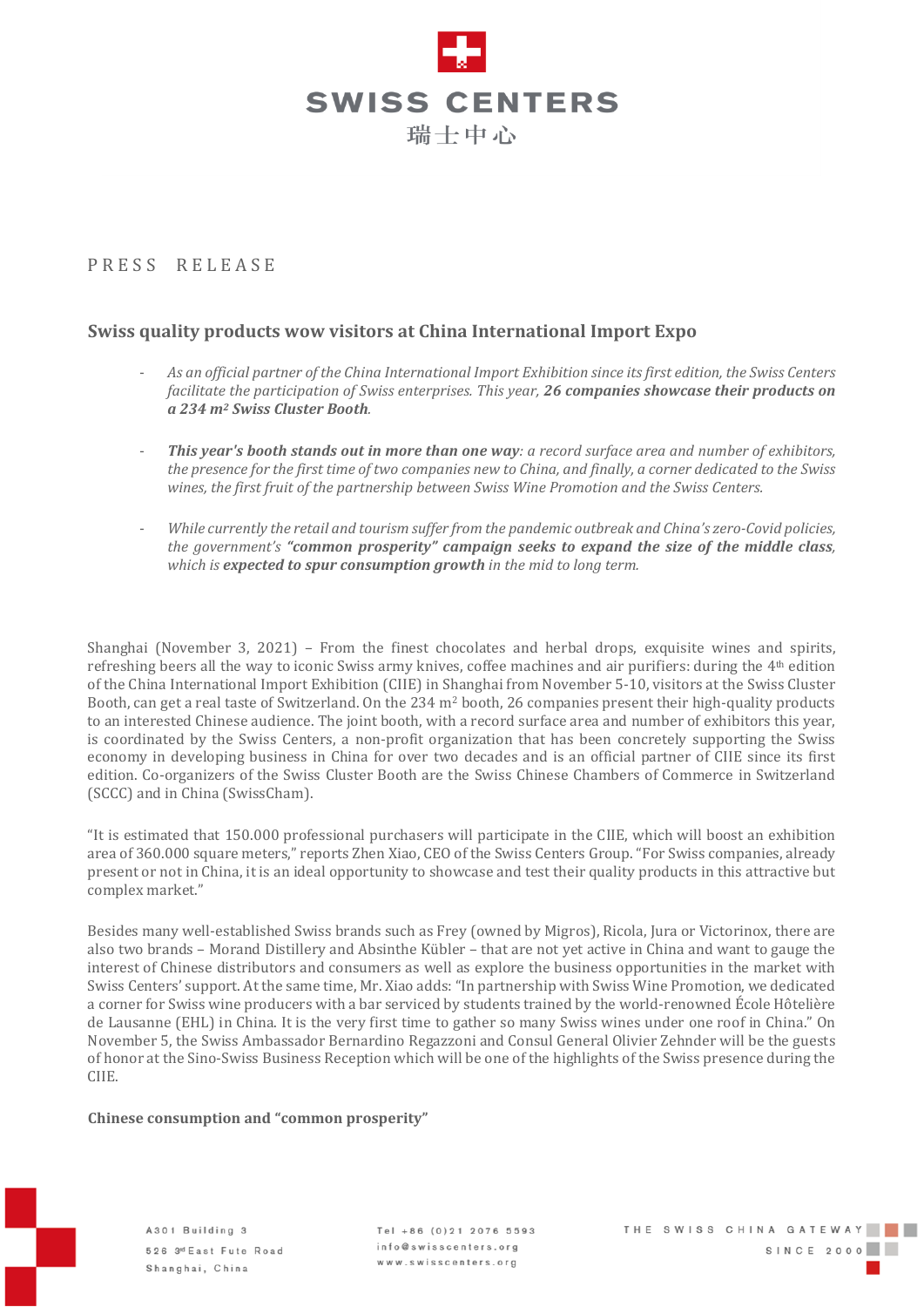

While consumption and tourism experience a difficult year in China because of Beijing's zero-Covid policy and mobility restrictions, the Swiss Centers experts see a lot of reason for long-term optimism. Mr. Zhen Xiao: "The Chinese zero-Covid strategy will likely continue to weigh on in-person consumption in 2022, and structural problems like a high youth unemployment and low wage growth will also have their effect. But, under the lately launched 'common prosperity' campaign, the government seeks to expand the middle class, which undoubtedly will be positive for consumption growth in the long term."

In mid-July and currently after the National Day's holiday, China experienced its widest Covid outbreak this year. Authorities implement strict measures that helped to contain the pandemic while having a negative impact on consumption. The caution of consumers is also represented in a weakening travel revenue during the Chinese public holidays. 1

### **Weakening Travel**

Tourism during public holidays declined in recent months over virus outbreaks



Source: Ministry of Culture and Tourism

Note: figures for public holidays in each of the months, including Lunar New Year, Qingming, Labor Day, Dragon Boat Festival, Mid-Autumn and National Day

In late August, many local governments have started to loosen their virus policies, which have helped retail sales in September, with a growth year-on-year accelerated to 4.4% from 2.5% in the previous month. However, with the increasing cases again lately, the mobility restriction is again in place, and will undoubtedly hurt the consumption growth. At the same time, it is worth noting that the online sales from January to September had a growth of 18.5% compared to the same period in 2020.

"Despite the challenges and uncertainties due to the pandemic situation, we remain confident on the consumption market of China," Mr. Xiao adds, "With continuing urbanization and increasing number of mid-class families, more Chinese consumers will afford and look after high-quality and exclusive products. Swiss premium products will have an important growth potential."

The CIIE, the world's first dedicated import exhibition, will "continue to be a mega show for the world's latest products, technologies and services", the organizers said in a recent Press Conference. Like in previous years, the goal of the fair in 2021 is to help participating companies and buyers to reach deals and future cooperation agreements.

<sup>1</sup> Bloomberg, https://www.bloomberg.com/news/articles/2021-10-14/china-s-economy-is-showing-strain-from-property-to-energy-crises

 $Tel + 86 (0)21 2076 5593$ info@swisscenters.org www.swisscenters.org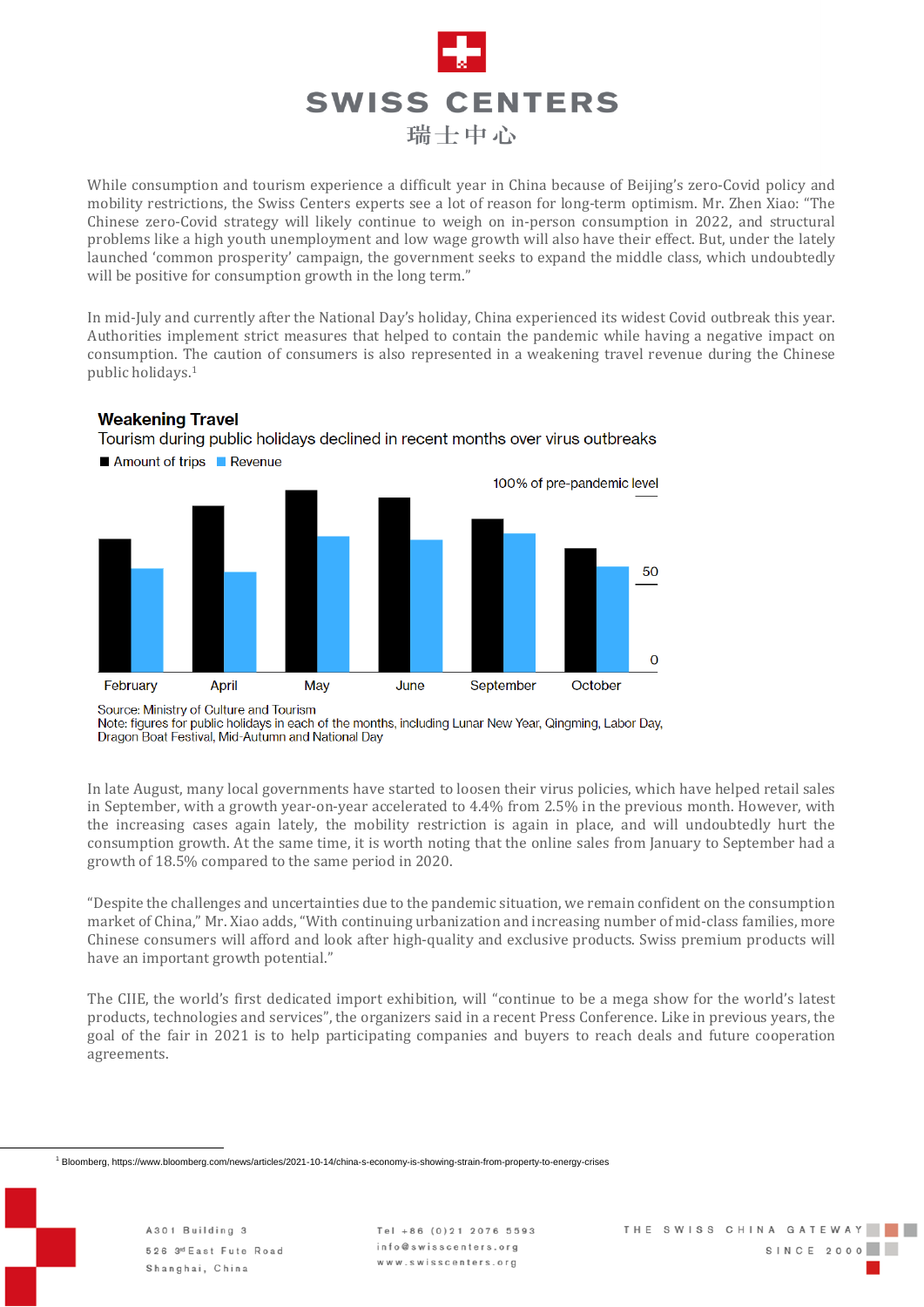



Picture legend: A taste of Switzerland in China: the Swiss Centers organize a Swiss Cluster Booth at the China *International Import Exhibition 2021. In the photo is the booth 2019.*

*Copyright: swisscenters.org*



*Picture legend: More than 25 Swiss brands showcase their high quality products at the CIIE 2021.*

*Copyright: swisscenters.org*

#### **About Swiss Centers Group**

Founded in 2000 as a non-profit Sino-Swiss public-private partnership, the Swiss Centers are by far the largest cluster of Swiss companies in Asia.

Swiss Centers practical solutions supported the businesses of over 400 companies in China – both SMEs and large enterprises. Among others, the Swiss Centers experts have established 50 production companies and more than 50 commercial offices for Swiss companies in both industrial and consumer goods. In cooperation with the Swiss diplomatic representations in China, Swiss Centers also conducts surveys that provide the most detailed expertise available on the situation of Swiss companies in China, and at the same time promotes the Swiss Made brand and Switzerland as a country for quality, innovation and industrial leadership.

 $Tel + 86 (0)21 2076 5593$ info@swisscenters.org www.swisscenters.org